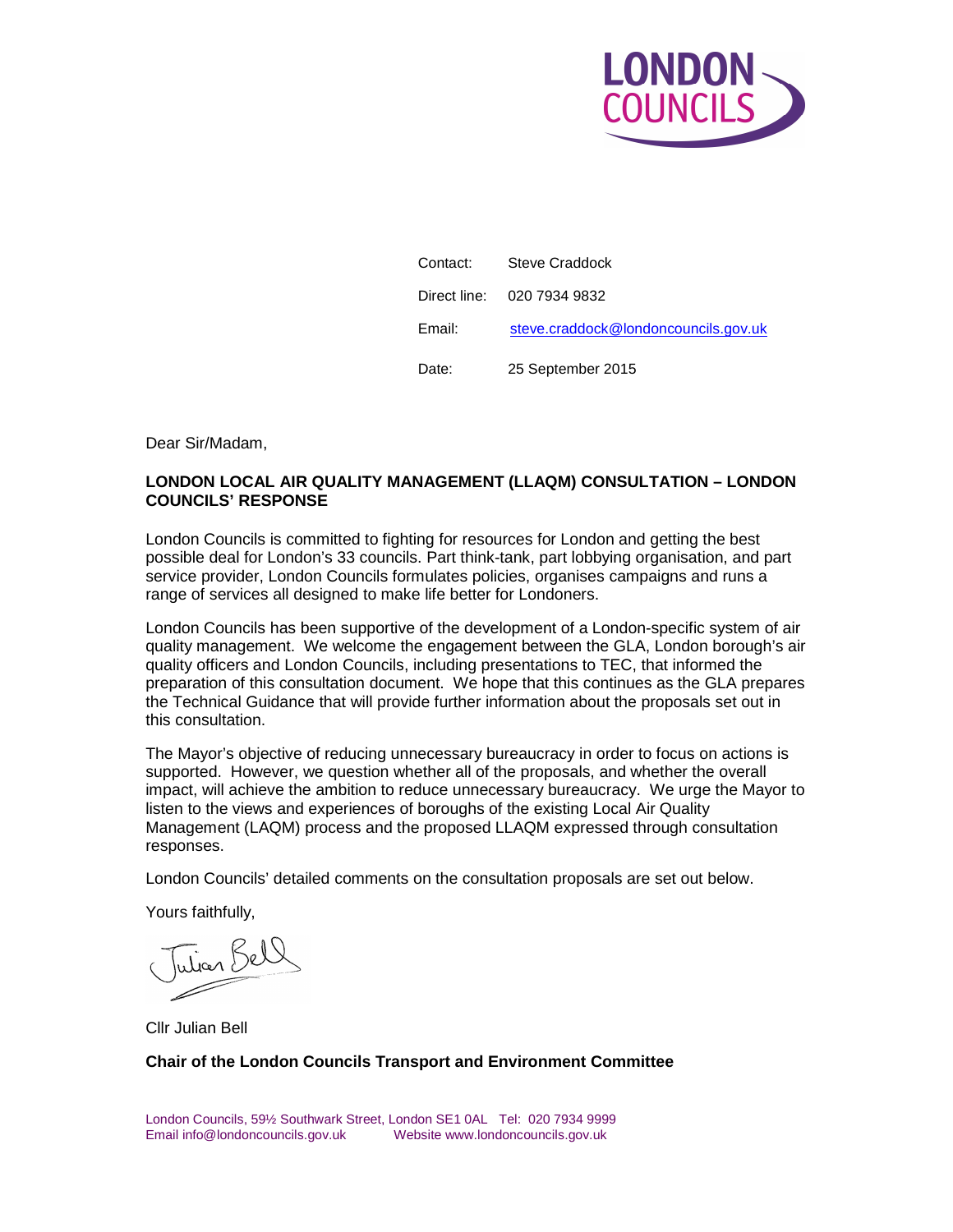

# **London Local Air Quality Management (LLAQM) Consultation – London Councils' Response**

Pollution does not respect administrative boundaries and some solutions are better planned and implemented at a regional level. A coordinated London-wide approach would make it easier to demonstrate that London is taking action to reduce emissions and reduce the harm caused by poor air quality. We welcome the engagement between the GLA, London borough's air quality officers and London Councils that informed the preparation of this consultation document.

We consider that it would have been beneficial to have included a summary of the actions that the Mayor and TfL will take to tackle poor air quality in the city. We also consider that the LLAQM framework should include an obligation for TfL to produce a local report to boroughs to show how they have contributed to measures in the borough's Air Quality Action Plan, which can be reflected in the borough's Annual Status Reports.

The Mayor's objective of reducing unnecessary bureaucracy in order to enable boroughs to focus on actions is supported. We welcome the preparation of the templates that boroughs can use to develop action plans and annual status reports. We also welcome the moves to increase the sharing of best practice amongst local authorities and have plans to do this ourselves. However, we question whether all of the proposals, and whether the overall impact, will achieve the ambition to reduce unnecessary bureaucracy.

We note that the consultation document proposes that boroughs will be able to access additional financial resources through the Mayor's Air Quality Fund (MAQF) to address poor air quality. Boroughs have raised concerns that this funding is over-subscribed and consider that a clear and transparent approach to considering bids needs to be set out. London Councils considers that there is also a clear case for London's local and regional government lobbying for additional funding from Defra to improve air quality in the Capital.

The LLAQM consultation document refers to the potential for any fines imposed by the European Court of Justice for a failure to meet limit values for pollutants to be passed down to other public bodies that the Government considers to be responsible. It appears to treat the Government as having absolute authority in this matter. In reality, our understanding of this process is that an independent advisory panel would be established to hear representations from interested parties to help identify the parties responsible, the split of responsibilities and culpability. The Minister's ultimate decision would also be subject to judicial review by an aggrieved authority. We would expect the GLA, alongside London Councils, on behalf of London's local and regional government to make a strong case for why the passing down of fines would be unreasonable and that London has taken the actions that could reasonably be expected at a pan-London and local level, given its powers and funding.

London Councils has the following comments to make on the different LLAQM proposals.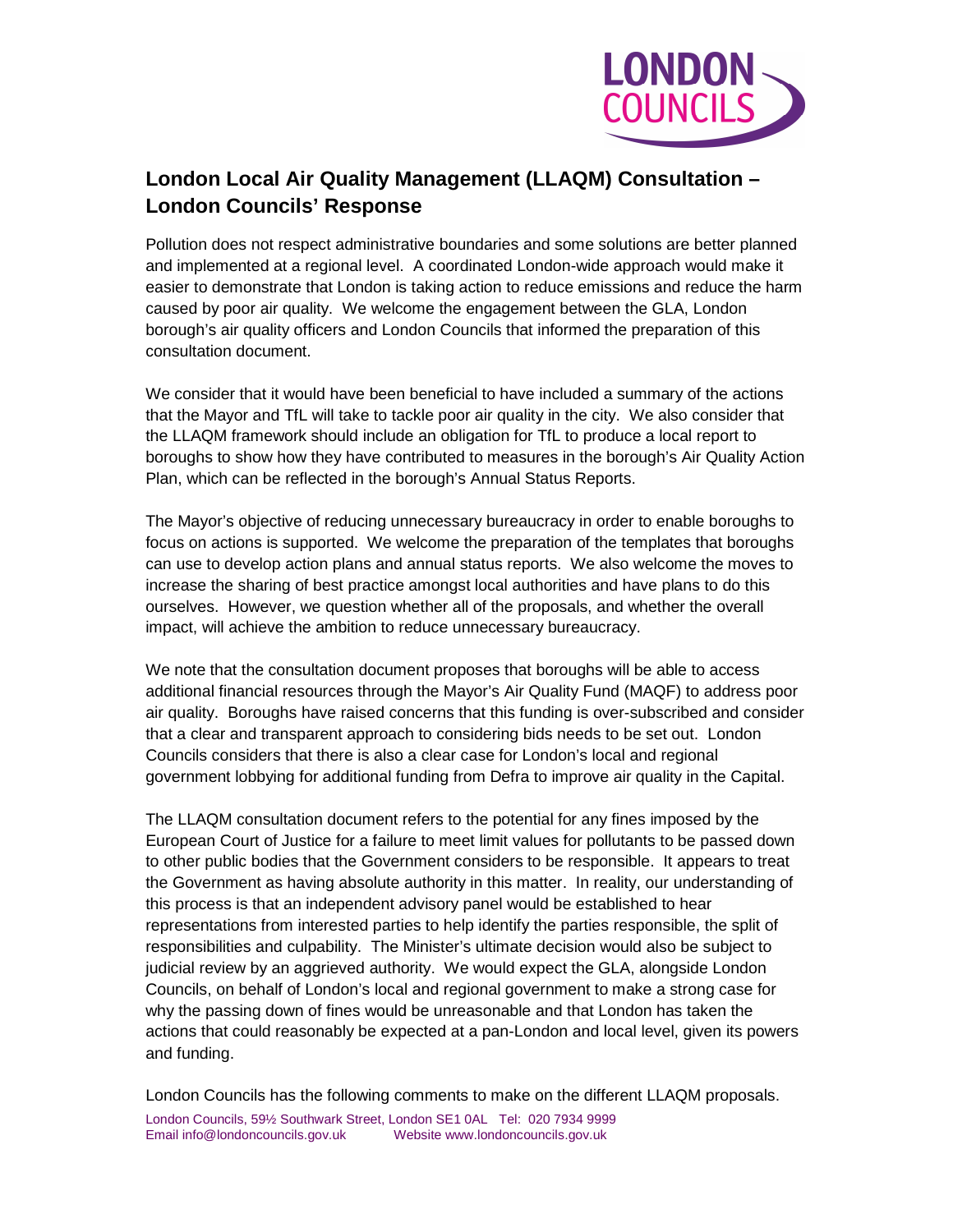

### New guidance incorporating a new duty to work towards reducing emissions of PM2.5 (Question 2)

Scientific research suggests that PM2.5 is the pollutant which has the greatest effect on human health and so we welcome the proposal to include a role for boroughs to work towards reducing emissions of it, as long as this realistically reflects what they can achieve. We recognise that Defra has previously proposed to introduce this requirement into the national LAQM system that the London system would replace.

We note that the expectations of boroughs will be set out in Guidance, which will be published for consultation in December 2015. As such, there is some uncertainty about the extent to which this obligation will place new burdens on London's local councils. The impact assessment, which accompanies the consultation document, does not consider this proposal. Guidance should be provided on whether there are new actions that authorities may need to consider to reduce PM2.5 emissions or exposure over and above those that they are taking to reduce PM<sub>10</sub>.

We are concerned that there will be little time between the publication of the final Technical and Policy Guidance in February 2016 and the launch of the new LLAQM system in April/May 2016, when new Annual Status Reports will be required, along with a reassessment of AQMAs.

## Air Quality Management Areas (AQMAs) (Question 7)

We welcome the GLA's commitment to provide data from the London Atmospheric Emissions Inventory (LAEI) to assist boroughs in undertaking desktop reviews of AQMAs. Given that this forms a significant part of the new process for reviewing and designating AQMAs, the process would need to be reviewed if the support from GLA officers in collating and interpreting data from the LAEI was to be removed at some stage in the future.

The extent to which the requirement to review AQMAs every four years represents an additional burden on local authorities will vary from borough to borough, depending on current processes, availability of staff and resources. The GLA should work with those boroughs that consider that the time and resources that can be committed to actions to tackle air quality will be significantly reduced because of the increased reporting requirement to overcome this concern.

We note that the forthcoming Technical Guidance will establish what constitutes a "significant" change in concentrations of pollutants that will necessitate a reassessment of AQMAs. The GLA should engage with boroughs in developing this guidance, prior to the formal consultation in December 2015, to ensure that the LLAQM is developed collaboratively.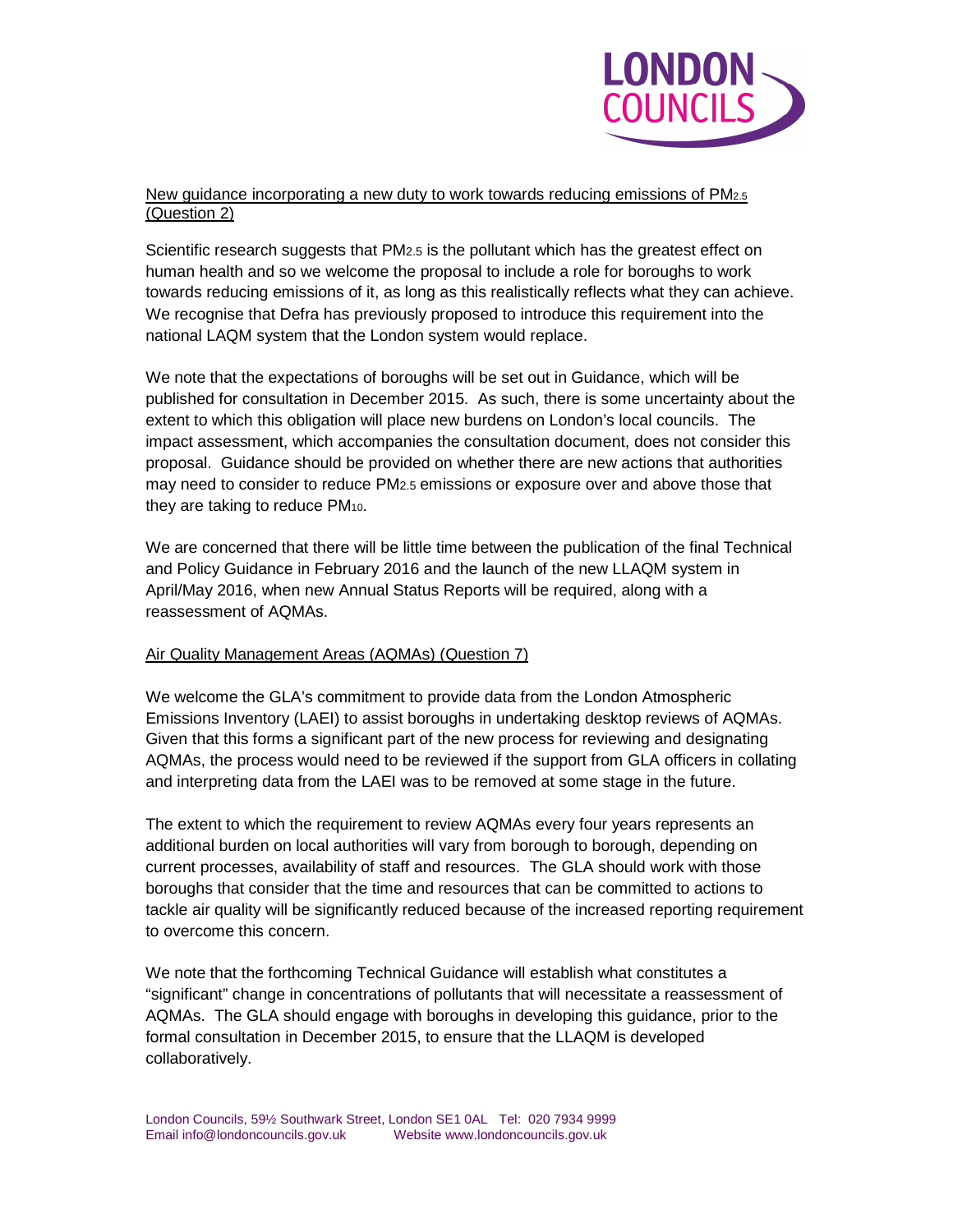

## Air Quality Focus Areas (Questions 8-10)

We support the proposal that boroughs can nominate Air Quality Focus Areas to target the most problematic locations. However, we question whether there should be a distinction between proposed "Local Focus Areas" and existing "GLA Air Quality Focus Areas". Where possible, it would be preferable for boroughs and the GLA to work together to agree focus areas so that actions from local and regional government in London can be better coordinated.

## Action Planning (Questions 11-14)

We support the Mayor's objective of supporting boroughs to keep their Air Quality Action Plans up-to-date, subject to this genuinely being required to drive a change in action to reduce emissions and exposure. We welcome the publication of the template and the action matrix that boroughs can use in developing new action plans. We question, however, whether a rigid insistence on plans to be updated every 5 years is appropriate. In some circumstances, it may be sensible for local councils to wait for the publication of a national or regional strategy, for example, before beginning work on a new local action plan.

The Impact Assessment that accompanies the consultation document notes that some boroughs have Action Plans that are significantly older than the proposed five year limit. The GLA should work with those boroughs that consider that the time and resources that can be committed to actions to tackle air quality will be significantly reduced because of the increased reporting requirement to investigate whether more support is needed to overcome this concern.

## Planning and Development Control (Questions 15-17)

We welcome the suggestion that funding could be made available through the Mayor's Air Quality Fund to help boroughs set up systems to monitor the enforcement of the Non Road Mobile Machinery (NRMM) Low Emission Zone through planning conditions, where necessary. It is important that the GLA communicates the importance of the NRMM through London's planning networks. It should support boroughs by providing model planning conditions and evidence to be used in any planning appeals that may result from enforcement action.

## **Monitoring**

We do not consider that the proposal to require boroughs to consult the Mayor two months prior to removing, moving or adding council-owned automatic NO2 or PM monitoring stations is consistent with the objective of removing bureaucracy. We question why the impact assessment does not consider the cost to boroughs of maintaining the network of monitoring stations, despite this being an important consideration when deciding whether the data collected from the station is providing value for money. We are keen to understand whether